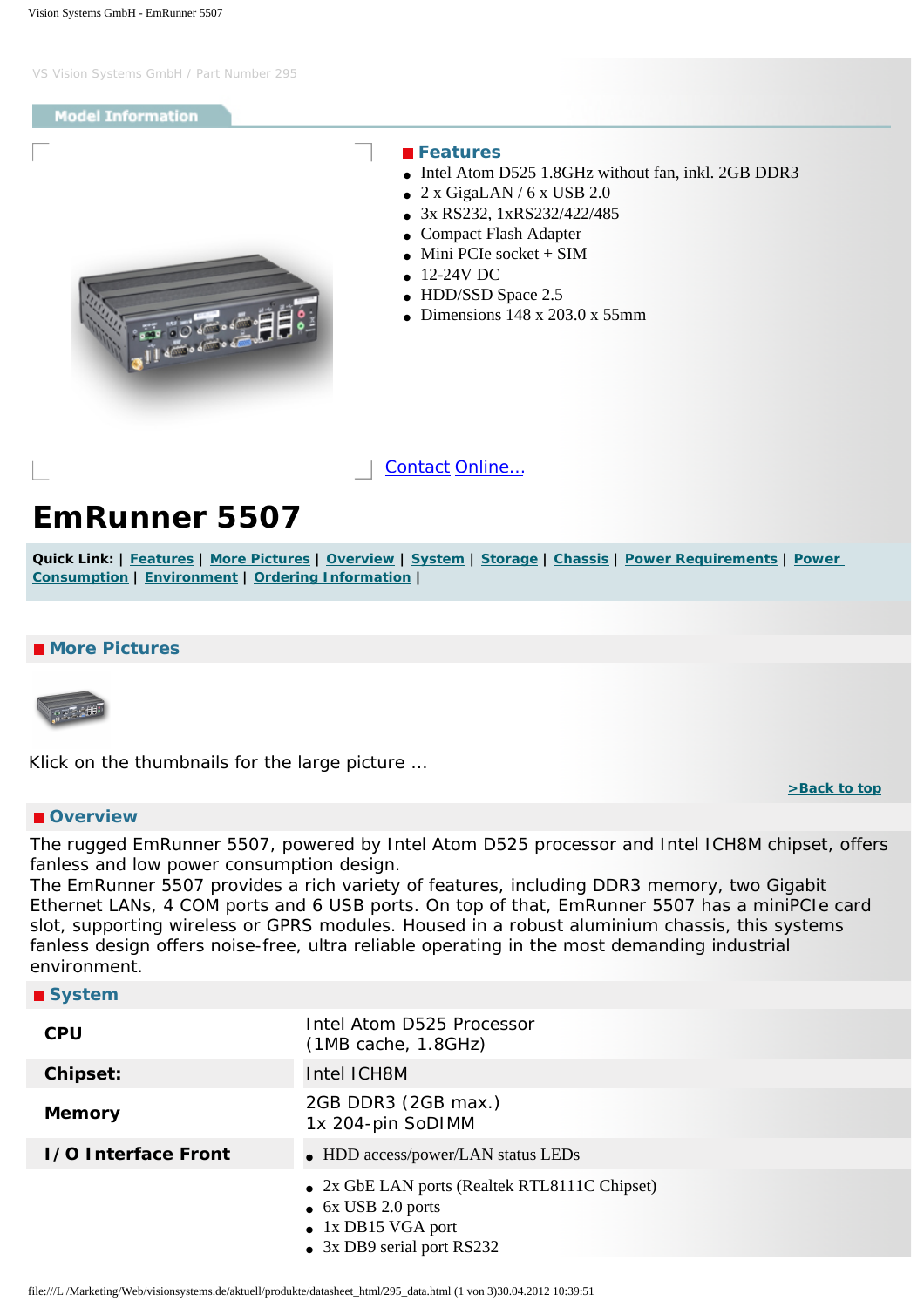<span id="page-1-5"></span><span id="page-1-4"></span><span id="page-1-3"></span><span id="page-1-2"></span><span id="page-1-1"></span><span id="page-1-0"></span>

| <b>1/0 Interface Rear</b> | • 1x DB9 serial port RS232/422/485<br>1x PS/2 for keyboard/mouse<br>$\bullet$ 1x earphone-out<br>$\bullet$ 1x mic-in<br>• ATX power on/off and reset button<br>$\bullet$ 12-24V DC power input     | >Back to top |
|---------------------------|----------------------------------------------------------------------------------------------------------------------------------------------------------------------------------------------------|--------------|
| ■ Storage                 |                                                                                                                                                                                                    |              |
| HDD/SSD                   | 1x 2.5" SATA HDD drive bay                                                                                                                                                                         |              |
| <b>Flash</b>              | 1x internal CF socket                                                                                                                                                                              |              |
|                           |                                                                                                                                                                                                    | >Back to top |
| <b>■ Chassis</b>          |                                                                                                                                                                                                    |              |
| Construction              | Aluminium chassis with fanless design                                                                                                                                                              |              |
| <b>Expansion slot</b>     | 1x miniPCIe + SIM                                                                                                                                                                                  |              |
| <b>Dimensions</b>         | 203x 148x 55mm                                                                                                                                                                                     |              |
|                           |                                                                                                                                                                                                    | >Back to top |
| <b>Power Requirements</b> |                                                                                                                                                                                                    |              |
| <b>DC</b>                 | 12V - 24V DC on-board power support                                                                                                                                                                |              |
| <b>AC</b>                 | 19V, 60W external power adapter                                                                                                                                                                    |              |
|                           |                                                                                                                                                                                                    | >Back to top |
| <b>Power Consumption</b>  |                                                                                                                                                                                                    |              |
| <b>Full loading mode</b>  | ca. 26W                                                                                                                                                                                            |              |
| <b>Standby mode</b>       | ca. 11W                                                                                                                                                                                            |              |
|                           |                                                                                                                                                                                                    | >Back to top |
| <b>Environment</b>        |                                                                                                                                                                                                    |              |
| <b>Operating Temp.</b>    | $0^{\circ}$ C - 50 $^{\circ}$ C                                                                                                                                                                    |              |
| Storage Temp.             | $-20^{\circ}$ C $-60^{\circ}$ C                                                                                                                                                                    |              |
|                           |                                                                                                                                                                                                    | >Back to top |
| Ordering Information      |                                                                                                                                                                                                    |              |
| Part number               | 295<br>EmRunner 5507                                                                                                                                                                               |              |
| <b>Packing list</b>       | EmRunner 5507 Embedded System<br>(incl. CPU 1.8GHz, 2GB DDR3 RAM)<br>Power supply<br>Driver CD, English documentation<br>1 x PS-2 Y cable for keyboard/mouse<br>1 x 2-pin apertable terminal block |              |